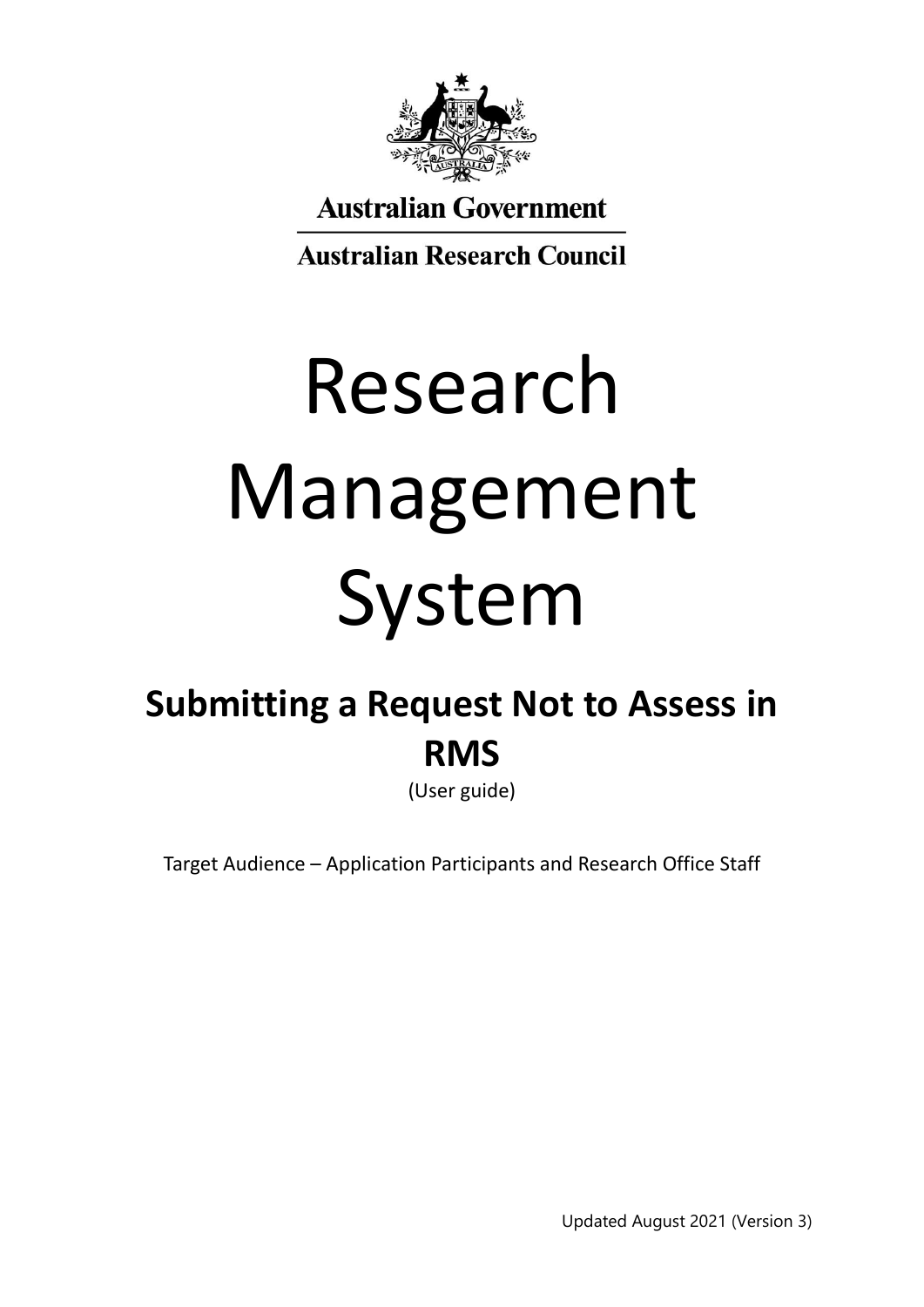# **Contents**

| 1.2 – Returning to a Previously Created Request Not to Assess5          |  |
|-------------------------------------------------------------------------|--|
|                                                                         |  |
|                                                                         |  |
|                                                                         |  |
| 2.2 – Non-College of Experts Member Request Not to Assess Entry11       |  |
| PART 3 – Submitting the Request Not to Assess to the Research Office 12 |  |
| PART 4 – Research Office Request Not to Assess Submission  13           |  |
|                                                                         |  |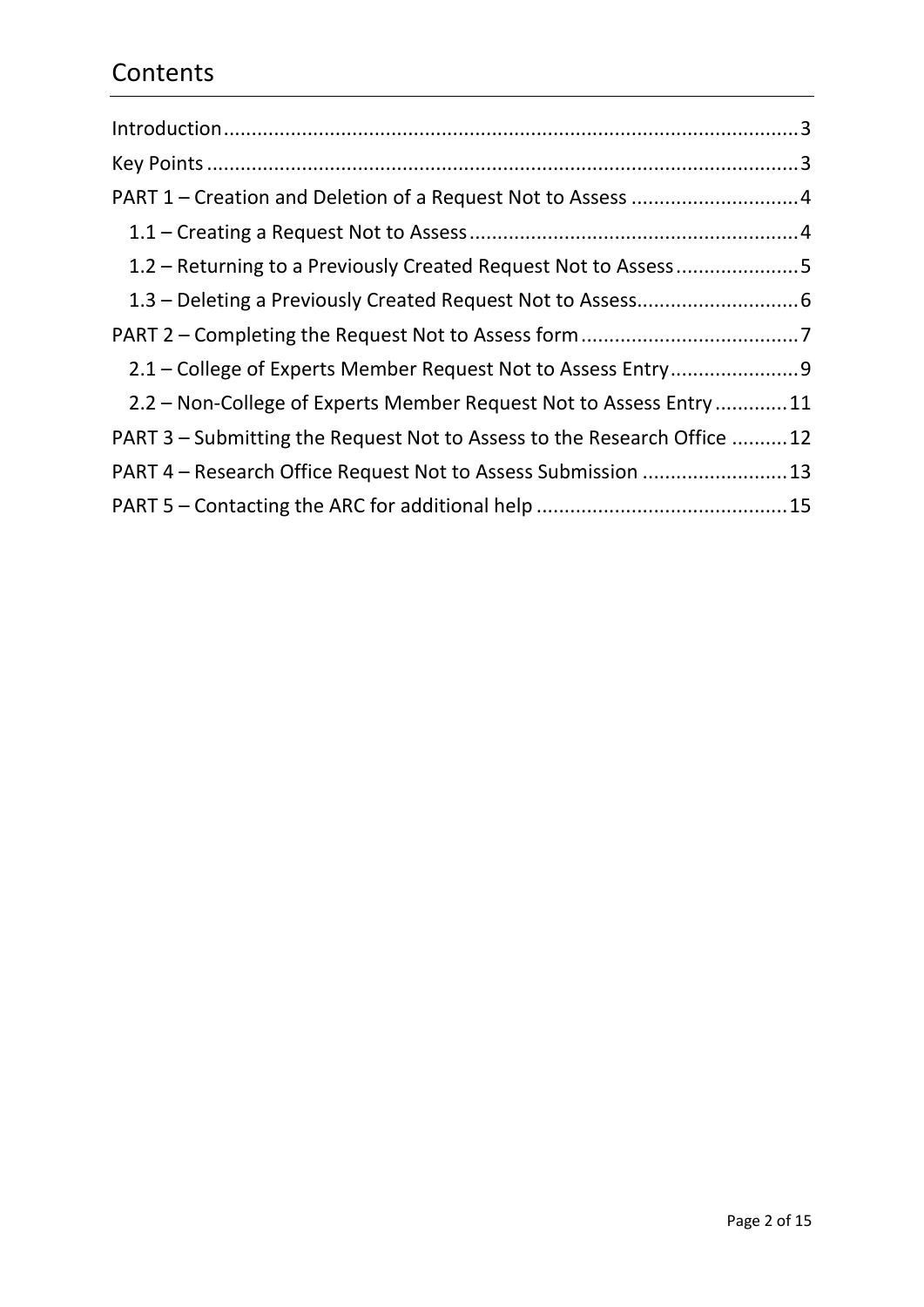# <span id="page-2-0"></span>**Introduction**

The Research Management System (RMS) is a web-based application developed by the Australian Research Council (ARC) and now used by multiple agencies to manage their Grant Programs. Each agency can utilise functions such as: submissions, request not to assess, assignment and assessment, rejoinders, announcement, grant offers/acceptance, and postaward activities such as grant variations and project reporting.

More detailed information on the agencies utilising RMS is available on the [Research Grant](https://www.arc.gov.au/research-grants-services)  [Services](https://www.arc.gov.au/research-grants-services) page of the ARC Website.

#### **RMS Access**

The web address to access RMS is dependent on the agency or program that you are needing to interact with.

- ARC (NCGP) RMS instance [https://rms.arc.gov.au](https://rms.arc.gov.au/)
- DESE (NCRIS) RMS instance [https://dese.researchgrants.gov.au](https://dese.researchgrants.gov.au/)
- ONI (NISDRG) RMS instance [https://rmsoni.researchgrants.gov.au](https://rmsoni.researchgrants.gov.au/)
- Defence (NISDRG) RMS Instance [https://defence.researchgrants.gov.au](https://defence.researchgrants.gov.au/)

**Note** - You only need one account to access RMS, regardless of agency or program you are accessing, however you will require specific roles for each version/instance of RMS.

All screenshots provided within this document have been sourced from the NCGP instance of RMS and images may differ slightly dependent on the instance you are using.

### <span id="page-2-1"></span>**Key Points**

- The target audience for this user guide is scheme round participants and Research Office staff who will be submitting a Request Not to Assess (RNTA) within RMS.
- RMS is compatible with the latest versions of Google Chrome and Microsoft Edge. The ARC cannot guarantee compatibility with other browsers or older versions of Google Chrome or Microsoft Edge.
- RNTAs can only be created or edited by individuals who have full edit access to the corresponding scheme round application within RMS. For additional details on granting full access to individuals please see the 'Submitting an Application' user guide available on the [ARC Website.](https://www.arc.gov.au/grants/rms-information)
- An RNTA will only become available once the scheme round application has information contained in the Application Title, Application Summary, Administering Organisation detail and at least 1 Chief Investigator listed. For further information on how to complete these details please refer to the scheme specific Instructions to Applicants available on the Grant Opportunity located on [GrantConnect.](https://www.grants.gov.au/Go/List)
- A total of three individuals can be added to an RNTA. This limit is enforced at the application level and does not increase based on the number of listed participants. Additional justification will be required for requests for College of Experts.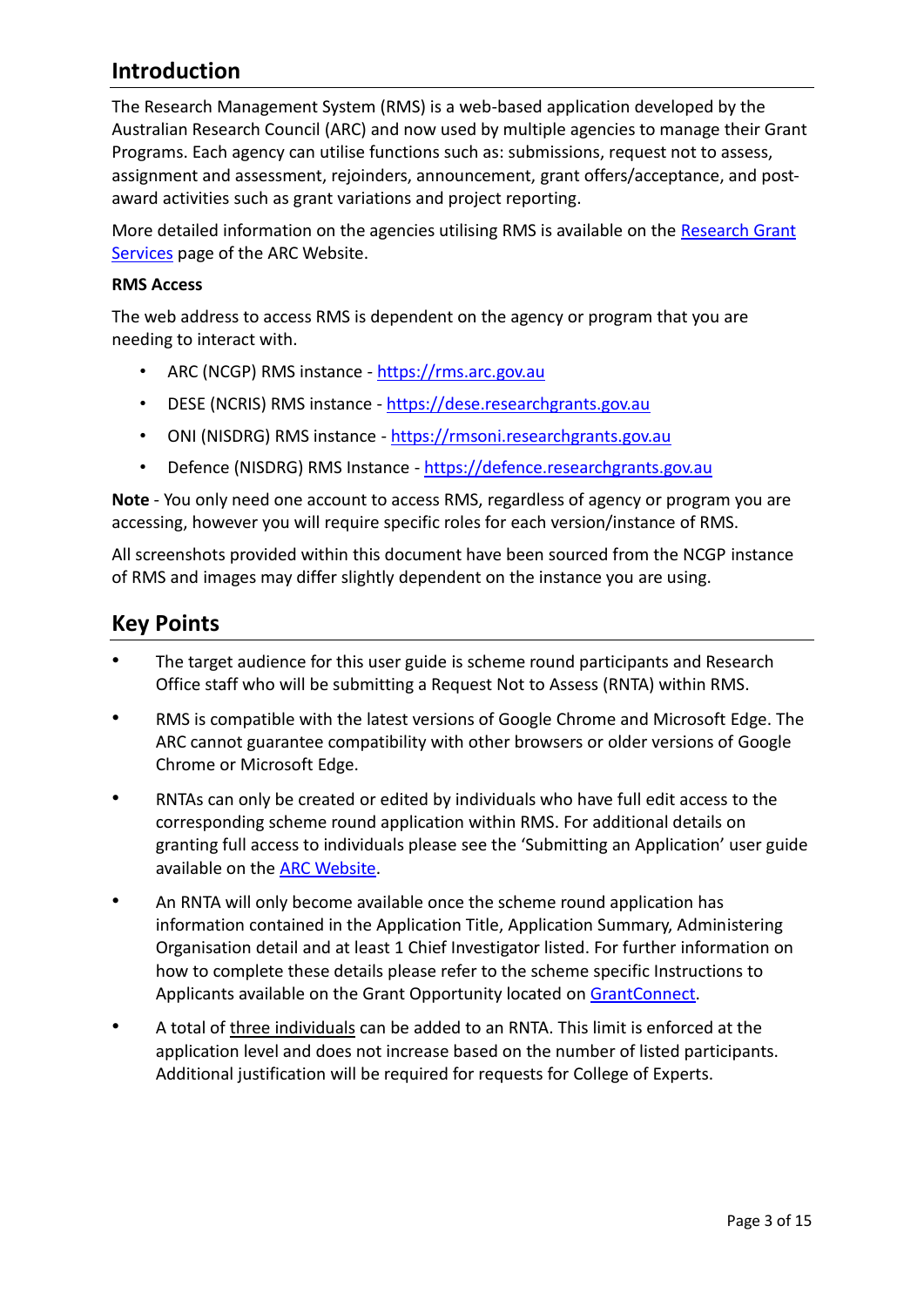# <span id="page-3-0"></span>**PART 1 – Creation and Deletion of a Request Not to Assess**

Requests Not to Assess (RNTA) are associated by application ID. To create the RNTA, ensure that the application form has been created and the below details have been completed within the application form.

- Application Title
- Application Summary
- Administering Organisation
- Lead Investigator

**Note** – Only individuals with full edit access to the application form will be able to create or edit the RNTA. For further information on granting full access to individuals please see the 'Submitting an Application' user guide available on the [ARC Website.](https://www.arc.gov.au/grants/rms-information)

#### <span id="page-3-1"></span>**1.1 – Creating a Request Not to Assess**

Once the application form has the required information entered the below steps can be completed to create the RNTA.

- Return to the RMS Action Centre
- Select the 'Request not to Assess' link from the Action Centre

| <b>Applicant Applications</b>                                                    |       |                   |                                 |               |                               |  |
|----------------------------------------------------------------------------------|-------|-------------------|---------------------------------|---------------|-------------------------------|--|
| <b>Create Draft Application</b>                                                  |       |                   |                                 |               |                               |  |
| <b>All Scheme Rounds</b>                                                         |       | $\checkmark$      | <b>Create Draft Application</b> |               |                               |  |
| <b>Draft Applications</b><br>Request not to Assess<br>Applications<br>Rejoinders |       |                   |                                 |               |                               |  |
| <b>Application</b>                                                               | Title | Investigators     | <b>Scheme Round</b>             | <b>Status</b> | <b>Actions</b>                |  |
| <b>IDXXXXXXXXX</b>                                                               | test  | Dr Test Applicant | <b>IDXX</b> round 1             | Draft         | Edit Details<br>Delete Access |  |
|                                                                                  |       |                   | Showing 1 of 1 applications.    |               |                               |  |

**Figure 1 – Request not to Assess link from Action Centre**

• Locate the corresponding scheme round application by selecting the Scheme Round from the filter

| Action Centre /                                                                                                                                                                                   | <b>Request not to Assess</b> |              |                                      |                        |                      |                |              |
|---------------------------------------------------------------------------------------------------------------------------------------------------------------------------------------------------|------------------------------|--------------|--------------------------------------|------------------------|----------------------|----------------|--------------|
| <b>Draft Applications</b>                                                                                                                                                                         | <b>Request not to Assess</b> | Applications | <b>Rejoinders</b>                    | <b>Project Reports</b> | <b>Final Reports</b> |                |              |
| <b>Scheme Round</b>                                                                                                                                                                               |                              |              | <b>Search</b>                        |                        |                      | <b>Status</b>  |              |
| All Open Scheme Rounds                                                                                                                                                                            |                              | $\checkmark$ | Application/Title/Chief Investigator |                        |                      | $-$ Select $-$ | $\checkmark$ |
| Showing 2 of 2 applications.<br><b>Chief Investigator</b><br><b>Scheme Round</b><br><b>Admin Organisation</b><br><b>Action</b><br><b>Application Title</b><br><b>Status</b><br><b>Application</b> |                              |              |                                      |                        |                      |                |              |

**Figure 2 – Scheme Round filter menu**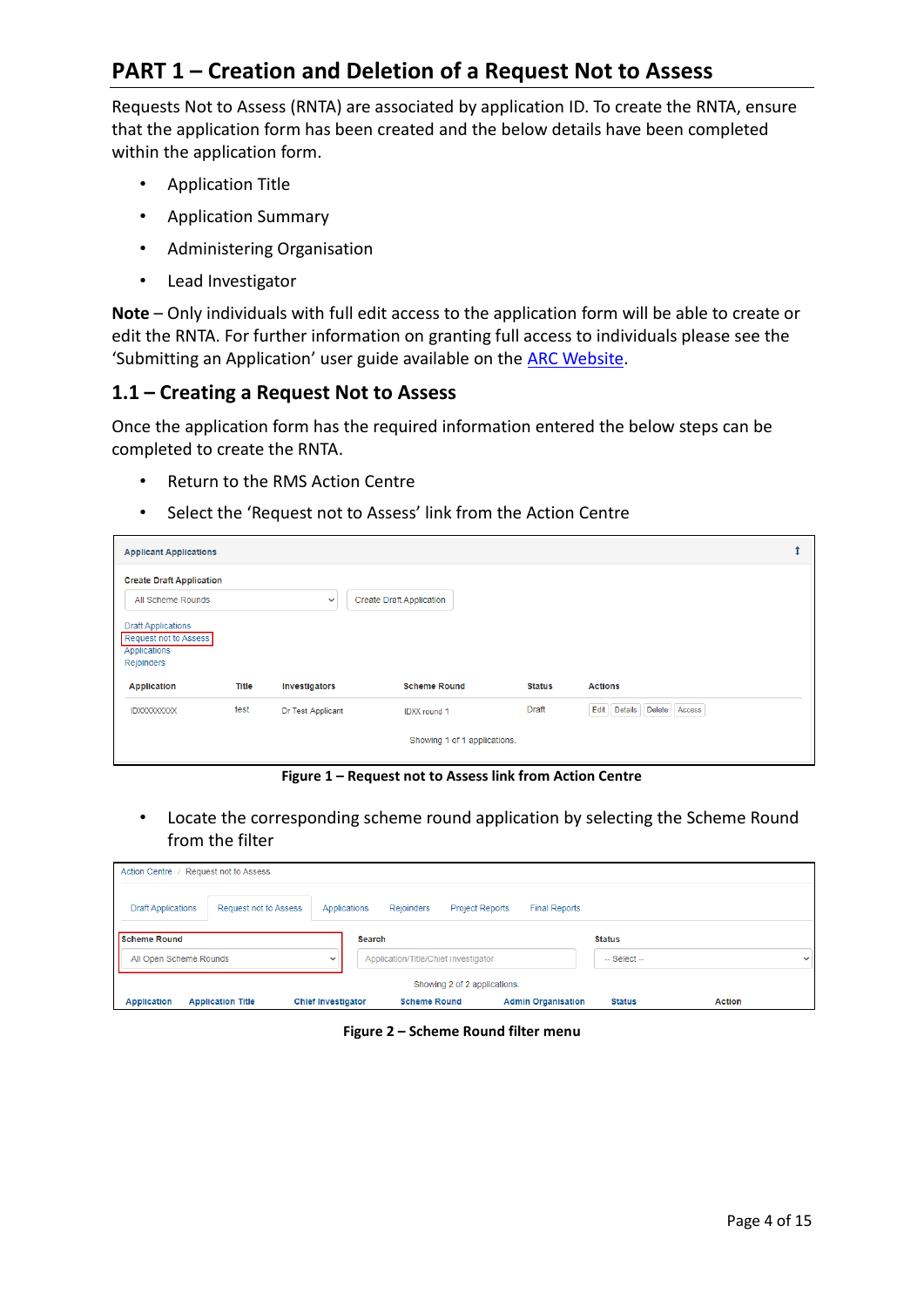• Select the 'Create' button with the associated scheme round application

|                           | Action Centre / Request not to Assess |                           |        |                                      |                              |                           |               |                    |               |
|---------------------------|---------------------------------------|---------------------------|--------|--------------------------------------|------------------------------|---------------------------|---------------|--------------------|---------------|
| <b>Draft Applications</b> | <b>Request not to Assess</b>          | Applications              |        | <b>Rejoinders</b>                    | <b>Project Reports</b>       | <b>Final Reports</b>      |               |                    |               |
| <b>Scheme Round</b>       |                                       |                           | Search |                                      |                              |                           | <b>Status</b> |                    |               |
| <b>IDXX</b> round 1       |                                       | $\checkmark$              |        | Application/Title/Chief Investigator |                              |                           | -- Select --  |                    | $\checkmark$  |
|                           |                                       |                           |        |                                      | Showing 1 of 1 applications. |                           |               |                    |               |
| <b>Application</b>        | <b>Application Title</b>              | <b>Chief Investigator</b> |        |                                      | <b>Scheme Round</b>          | <b>Admin Organisation</b> |               | <b>Status</b>      | <b>Action</b> |
| <b>IDXXXXXXXXX</b>        | <b>Test Application Title</b>         | Mr Test User              |        |                                      | <b>IDXX</b> round 1          |                           |               | <b>Not Created</b> | Create        |
|                           |                                       |                           |        |                                      | Showing 1 of 1 applications. |                           |               |                    |               |

**Figure 3 – Create button with association scheme round application**

• Confirm you wish to create an RNTA for an application

| <b>Create Request not to Assess</b>                                 | ×         |
|---------------------------------------------------------------------|-----------|
| Do you wish to create a Request not to Assess for this Application? |           |
|                                                                     | No<br>es/ |

**Figure 4 – Confirming RNTA creation**

#### <span id="page-4-0"></span>**1.2 – Returning to a Previously Created Request Not to Assess**

Once the RNTA form has been created within RMS you can save changes and resume editing at anytime prior to the RNTA closure date.

- Select the 'Request not to Assess' link from the Action Centre (Figure 1)
- Locate the relevant RNTA from the available list
- Select the 'Edit' button to resume editing a created RNTA

|                           | Action Centre / Request not to Assess |                           |                                      |                              |                                |                 |                                             |
|---------------------------|---------------------------------------|---------------------------|--------------------------------------|------------------------------|--------------------------------|-----------------|---------------------------------------------|
| <b>Draft Applications</b> | <b>Request not to Assess</b>          | <b>Applications</b>       | <b>Rejoinders</b>                    | <b>Project Reports</b>       | <b>Final Reports</b>           |                 |                                             |
| <b>Scheme Round</b>       |                                       |                           | <b>Search</b>                        |                              |                                | <b>Status</b>   |                                             |
| <b>IDXX</b> round 1       |                                       | $\checkmark$              | Application/Title/Chief Investigator |                              |                                | $-$ Select $-$  | $\checkmark$                                |
|                           |                                       |                           |                                      | Showing 1 of 1 applications. |                                |                 |                                             |
| <b>Application</b>        | <b>Application Title</b>              | <b>Chief Investigator</b> | <b>Scheme Round</b>                  |                              | <b>Admin Organisation</b>      | <b>Status</b>   | <b>Action</b>                               |
| <b>IDXXXXXXXXXX</b>       | <b>Test Application Title</b>         | Mr Test User              | <b>IDXX</b> round 1                  |                              | <b>Test Admin Organisation</b> | Ready to Submit | Edit<br>Submit to Research Office<br>Delete |
|                           |                                       |                           |                                      | Showing 1 of 1 applications. |                                |                 |                                             |

**Figure 5 – 'Edit' button within RNTA page**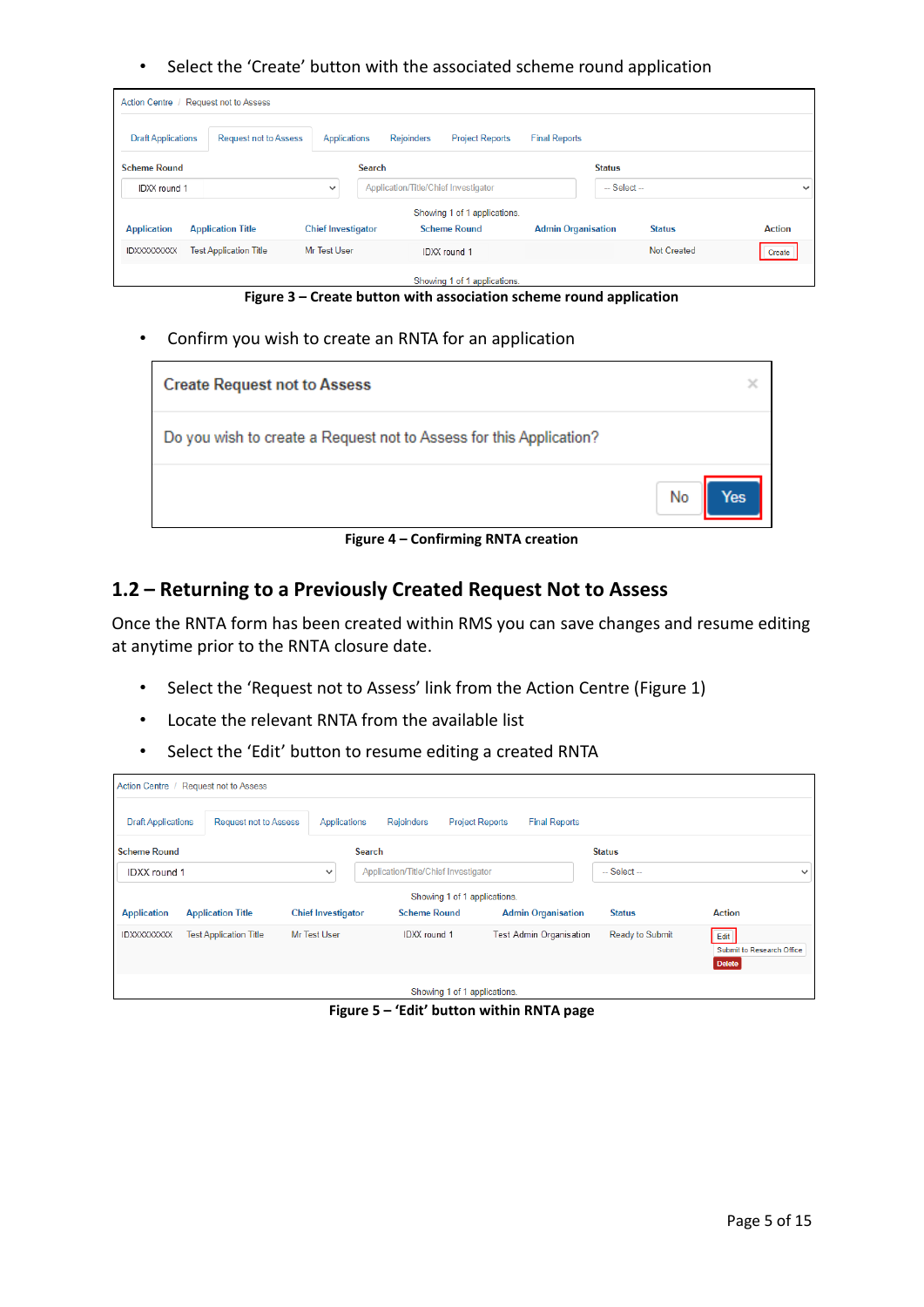#### <span id="page-5-0"></span>**1.3 – Deleting a Previously Created Request Not to Assess**

If an RNTA has been created in error, it can be deleted within RMS prior to submission to the Research Office. If you wish to delete a request after Research Office submission, please contact the application Administering Organisation who can delete the RNTA on your behalf.

- Select the 'Request not to Assess' link from the Action Centre (Figure 1)
- Locate the relevant RNTA from the available list
- Select the 'Delete' button to remove the RNTA

**Note** – Deleting an RNTA will revert the status to 'Not Created' and if an RNTA is required at a later stage Step 1.1 must be repeated.

| Action Centre             | <b>Request not to Assess</b>  |                           |                                      |                                                |                        |                                                    |
|---------------------------|-------------------------------|---------------------------|--------------------------------------|------------------------------------------------|------------------------|----------------------------------------------------|
| <b>Draft Applications</b> | <b>Request not to Assess</b>  | Applications              | <b>Rejoinders</b>                    | <b>Project Reports</b><br><b>Final Reports</b> |                        |                                                    |
| <b>Scheme Round</b>       |                               |                           | <b>Search</b>                        |                                                | <b>Status</b>          |                                                    |
| <b>IDXX</b> round 1       |                               | $\checkmark$              | Application/Title/Chief Investigator |                                                | $-$ Select $-$         | $\checkmark$                                       |
|                           |                               |                           | Showing 1 of 1 applications.         |                                                |                        |                                                    |
| <b>Application</b>        | <b>Application Title</b>      | <b>Chief Investigator</b> | <b>Scheme Round</b>                  | <b>Admin Organisation</b>                      | <b>Status</b>          | <b>Action</b>                                      |
| <b>IDXXXXXXXXXX</b>       | <b>Test Application Title</b> | Mr Test User              | <b>IDXX</b> round 1                  | <b>Test Admin Organisation</b>                 | <b>Ready to Submit</b> | Edit<br>Submit to Research Office<br><b>Delete</b> |
|                           |                               |                           | Showing 1 of 1 applications.         |                                                |                        |                                                    |

**Figure 6 – Deleting an RNTA**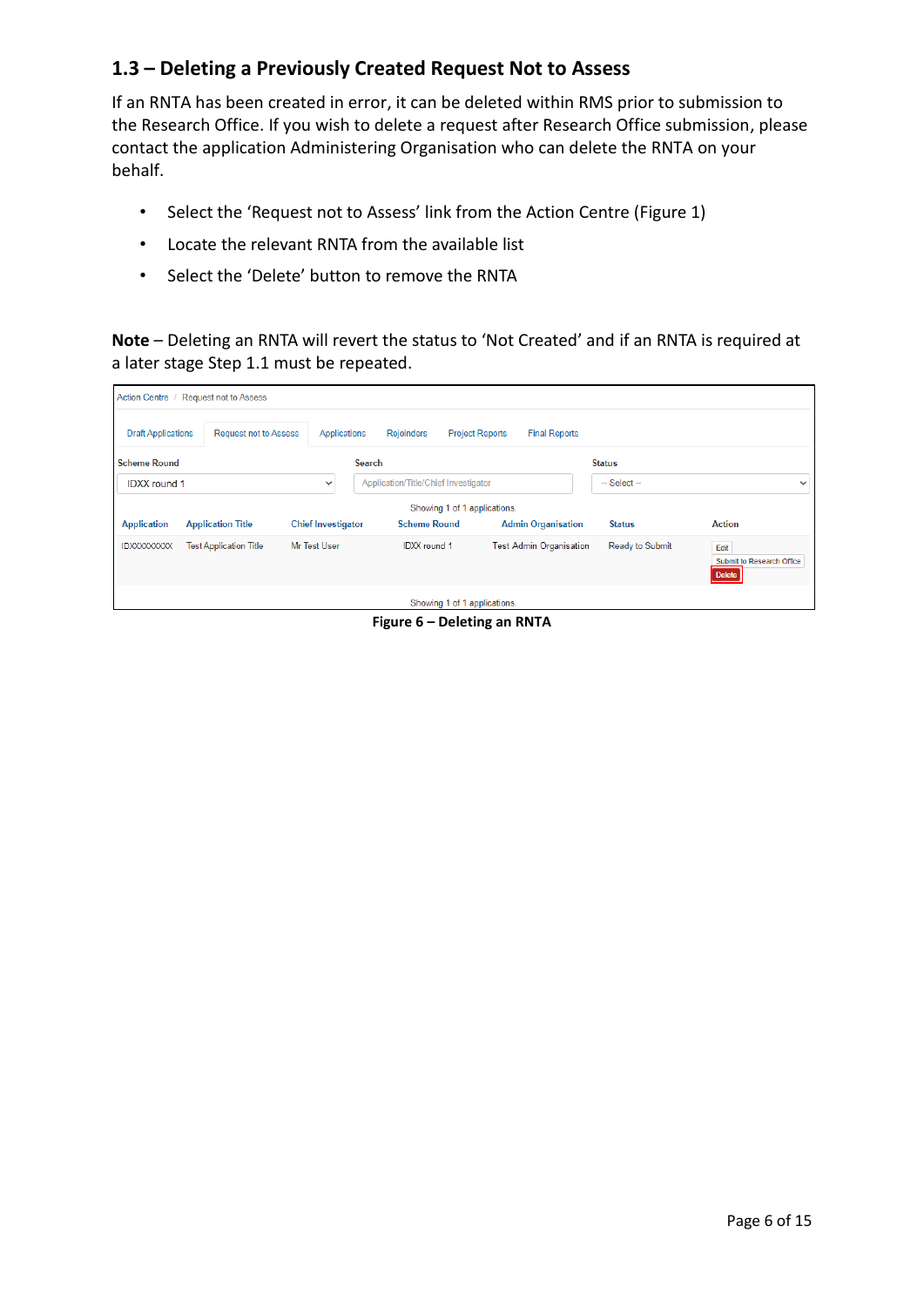# <span id="page-6-0"></span>**PART 2 – Completing the Request Not to Assess form**

Once the 'Create' button has been selected an RNTA form becomes available for completion. This form displays application details including the Application, Title, Summary, Administering Organisation and the name of the Lead Investigator.

• To begin entering details of the individual select the 'Add Assessor' button located at the bottom of the form

| Action Centre / Request not to Assess / RNTA IDXXXXXXXX |
|---------------------------------------------------------|
| RNTA IDXXXXXXXX                                         |
| 1. Application Summary                                  |
| <b>Application Code</b>                                 |
| <b>IDXXXXXXXX</b>                                       |
| <b>Application Title</b>                                |
| <b>Test Application Title</b>                           |
| <b>Application Summary</b>                              |
| <b>Test Application Summary</b>                         |
| <b>Admin Organisation</b>                               |
| <b>Test Admin Organisation</b>                          |
| <b>Chief Investigator</b>                               |
| Mr Test User                                            |
|                                                         |
| 2. Assessor Details                                     |
|                                                         |
| • A minimum of 1 assessor is required                   |
| Add assessor                                            |

**Figure 7 – 'Add Assessor' button at the bottom of the RNTA form**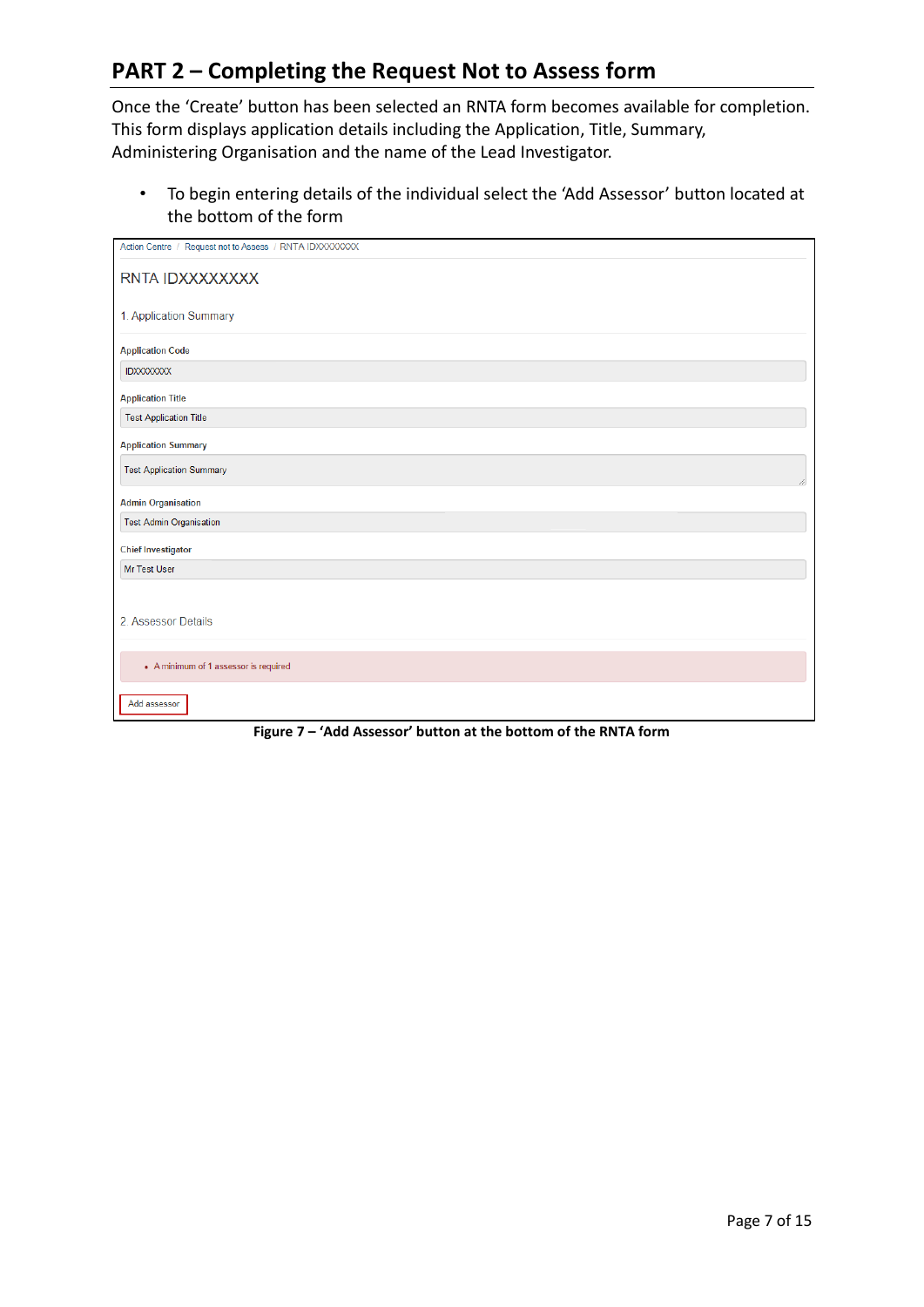- Once the 'Add Assessor' button is selected a Yes/No question will display requesting if the individual is currently recognised as an ARC College of Experts member.
- If the answer is no, select No from the dropdown menu and continue to [Section 2.2](#page-10-0) of this document.
- If the answer is yes, additional questions will appear in the drop down as shown in [Section 2.1](#page-8-0) of this document.

**Note** – If you are unsure if the individual is currently serving as a College of Experts member the list is available on the [ARC website,](https://www.arc.gov.au/about-arc/arc-profile/arc-committees/arc-college-experts) alternatively a list of active members can be located within the RNTA form after selecting 'Yes' to the college member question (further details on locating this list can be found in [Section 2.1](#page-8-0) of this document).

| Is Assessor an ARC College Member?   |  |
|--------------------------------------|--|
|                                      |  |
| - This item must be answered         |  |
| Select College Member                |  |
| Provide Justification for Request    |  |
|                                      |  |
|                                      |  |
|                                      |  |
| characters. 2500 characters maximum. |  |
| Assessor Name                        |  |
|                                      |  |
| characters. 200 characters maximum.  |  |
| Assessor Email Address               |  |
| characters. 200 characters maximum.  |  |
| Assessor Organisation                |  |
|                                      |  |
| characters. 200 characters maximum.  |  |
| Assessor Department                  |  |
|                                      |  |

**Figure 8 – 'Is Assessor an ARC College Member' dropdown question**

• If an individual is entered in error the Assessor section can be removed by selecting the 'X' on the top right of the individual information box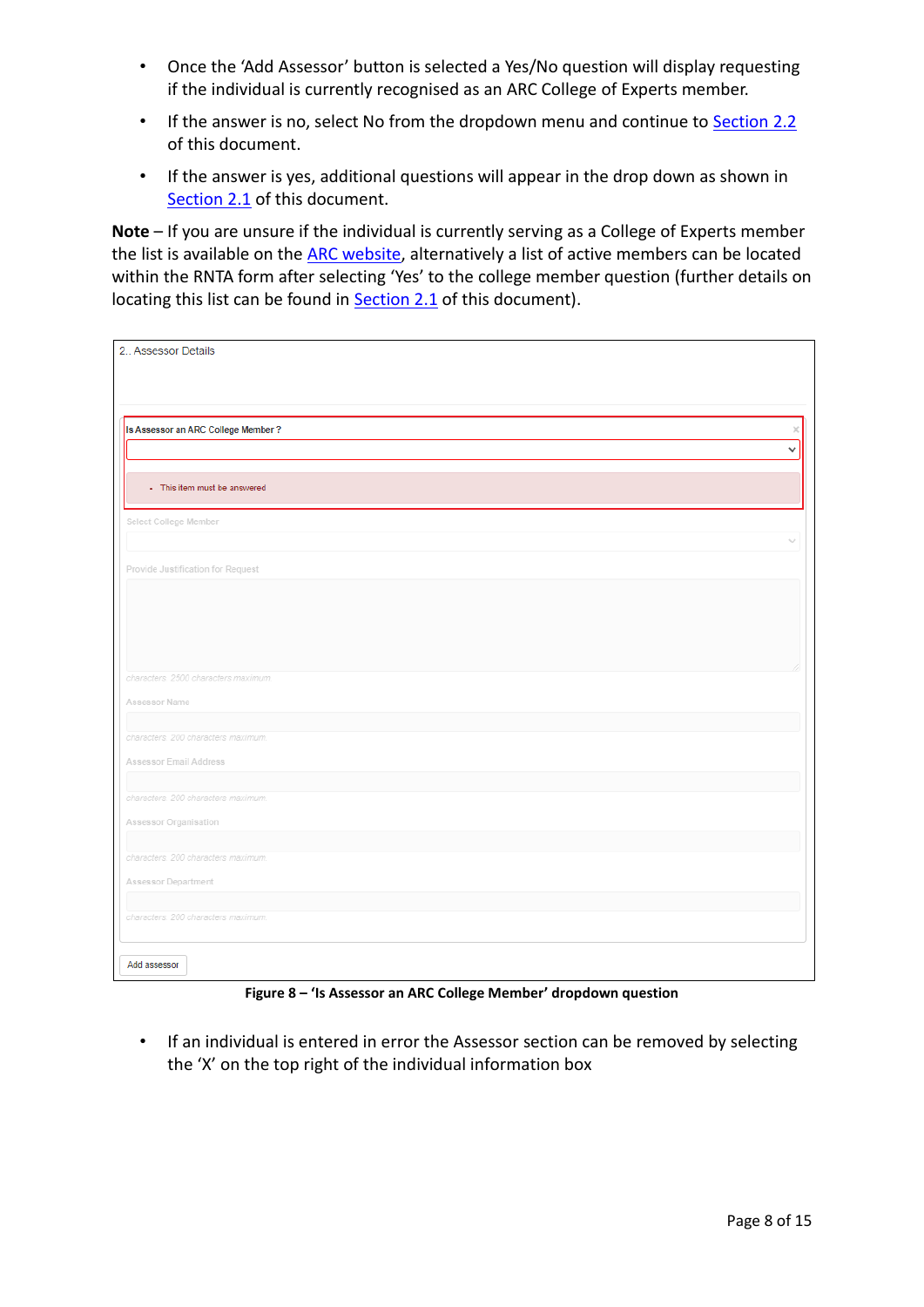| 2. Assessor Details                 |        |
|-------------------------------------|--------|
| Is Assessor an ARC College Member ? |        |
|                                     | $\sim$ |
|                                     |        |
| • This item must be answered        |        |

**Figure 9 – 'X' to remove assessor from RNTA**

#### <span id="page-8-0"></span>**2.1 – College of Experts Member Request Not to Assess Entry**

If the individual is currently serving as an ARC College of Expert member the name can be selected from the available dropdown list, and additional justification is required prior to submission of the RNTA form.

• Once 'Yes' is selected to the college member dropdown two additional mandatory fields will display within the form.

| 2 Assessor Details                                                              |              |
|---------------------------------------------------------------------------------|--------------|
| Is Assessor an ARC College Member ?                                             | $\times$     |
| Yes                                                                             | v            |
| <b>Select College Member</b>                                                    | $\checkmark$ |
| · This item must be answered<br>. A current ARC College Member must be selected |              |
| <b>Provide Justification for Request</b>                                        |              |
| characters. 2500 characters maximum.                                            |              |
| · This item must be answered                                                    |              |
| Assessor Name                                                                   |              |
| characters. 200 characters maximum.                                             |              |
| Assessor Email Address                                                          |              |
| characters. 200 characters maximum.                                             |              |
| Assessor Organisation                                                           |              |
| characters. 200 characters maximum.                                             |              |
| Assessor Department                                                             |              |
| characters. 200 characters maximum.                                             |              |
| Add assessor                                                                    |              |

**Figure 10 – ARC College Member mandatory fields**

• Please select the ARC College Member from the drop-down list and provide justification for this request.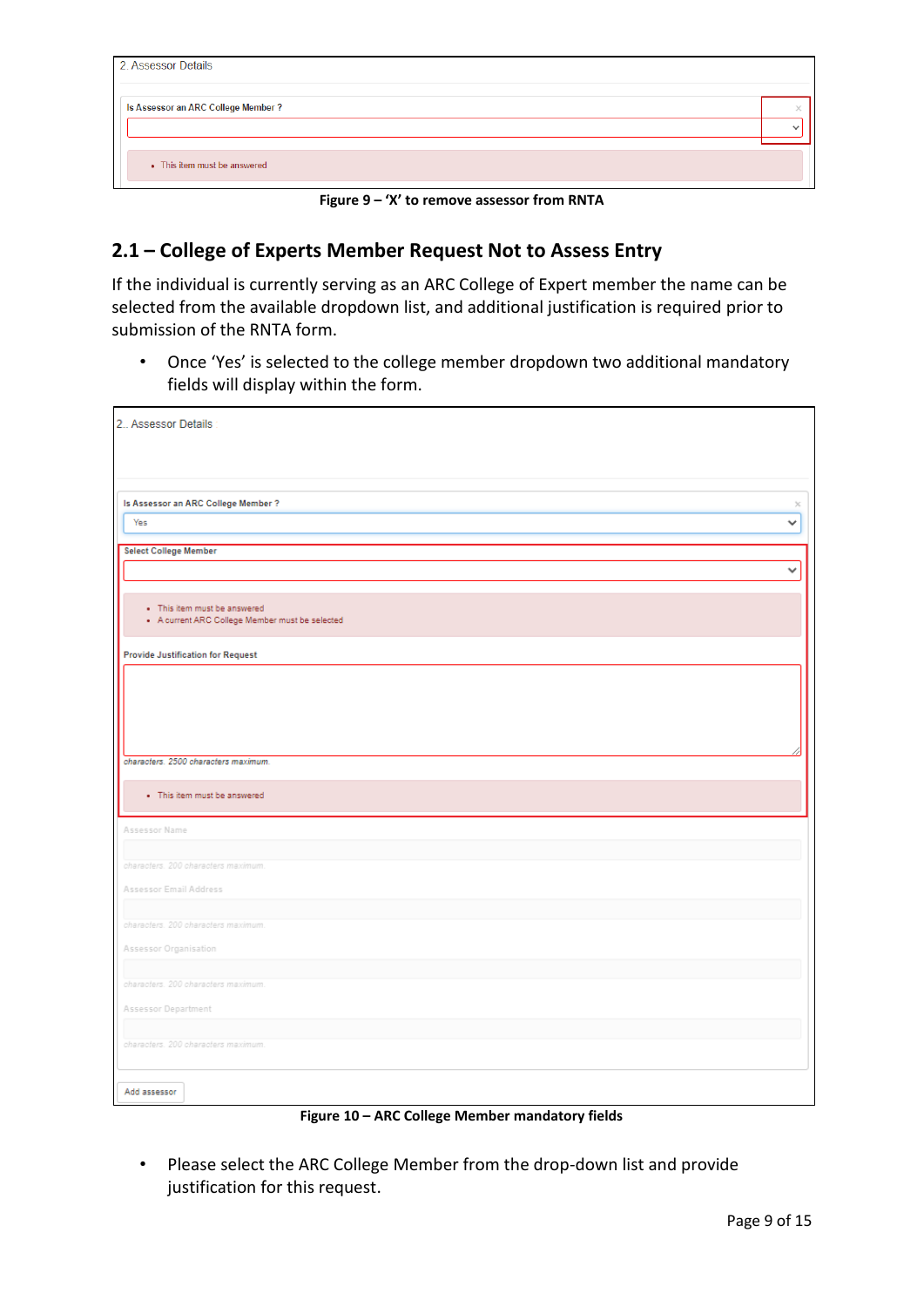• When all the mandatory fields have been filled out, press the 'Save' button on the top right of the page.

|  |        | Save | Close |
|--|--------|------|-------|
|  | Search |      |       |

**Figure 11 – 'Save' Button in top right**

| Is Assessor an ARC College Member ?                                                                                                                                                                                                                                                            |              |
|------------------------------------------------------------------------------------------------------------------------------------------------------------------------------------------------------------------------------------------------------------------------------------------------|--------------|
| Yes                                                                                                                                                                                                                                                                                            | v            |
| <b>Select College Member</b>                                                                                                                                                                                                                                                                   |              |
| Prof.                                                                                                                                                                                                                                                                                          | $\checkmark$ |
| <b>Provide Justification for Request</b>                                                                                                                                                                                                                                                       |              |
| <b>Test Justification Text</b>                                                                                                                                                                                                                                                                 |              |
|                                                                                                                                                                                                                                                                                                |              |
|                                                                                                                                                                                                                                                                                                |              |
|                                                                                                                                                                                                                                                                                                |              |
|                                                                                                                                                                                                                                                                                                |              |
|                                                                                                                                                                                                                                                                                                |              |
|                                                                                                                                                                                                                                                                                                |              |
|                                                                                                                                                                                                                                                                                                |              |
|                                                                                                                                                                                                                                                                                                |              |
|                                                                                                                                                                                                                                                                                                |              |
|                                                                                                                                                                                                                                                                                                |              |
|                                                                                                                                                                                                                                                                                                |              |
|                                                                                                                                                                                                                                                                                                |              |
|                                                                                                                                                                                                                                                                                                |              |
|                                                                                                                                                                                                                                                                                                |              |
|                                                                                                                                                                                                                                                                                                |              |
|                                                                                                                                                                                                                                                                                                |              |
|                                                                                                                                                                                                                                                                                                |              |
| 23 characters. 2500 characters maximum.<br>Assessor Name<br>characters. 200 characters maximum.<br>Assessor Email Address<br>characters. 200 characters maximum.<br>Assessor Organisation<br>characters. 200 characters maximum.<br>Assessor Department<br>characters. 200 characters maximum. |              |

**Figure 12 – Completed College Member RNTA form**

- Any additional individuals can then be added to the RNTA by selecting the 'Add Assessor' button.
- For any additional ARC College of Expert member, please repeat the steps outlined in [section 2.1](#page-8-0) of this document.
- For individuals who are not currently recognised as a College member please continue to [section 2.2](#page-10-0) of this document

#### Note: There is a limit of three individuals can be requested per application.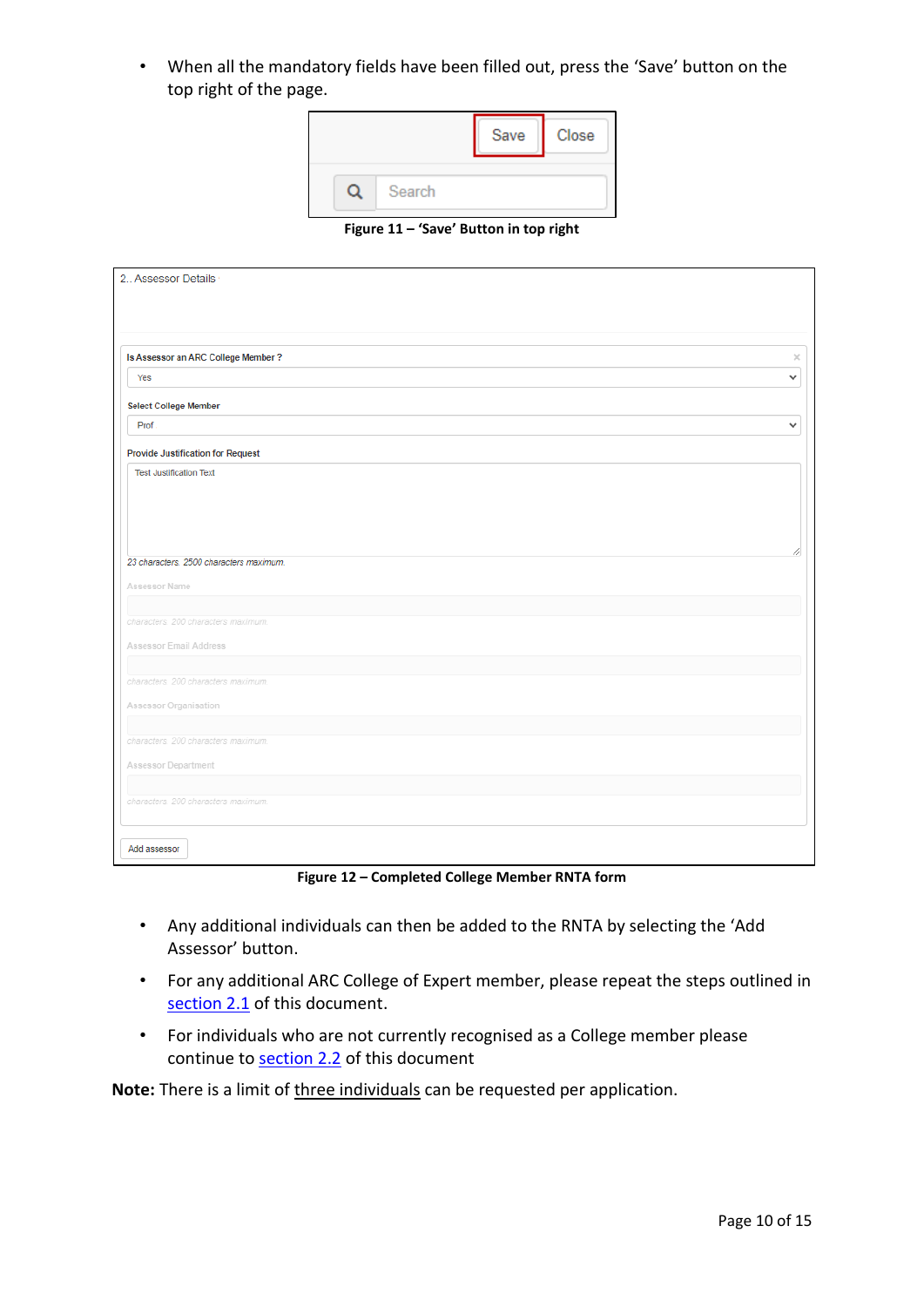#### <span id="page-10-0"></span>**2.2 – Non-College of Experts Member Request Not to Assess Entry**

Individuals who are not an ARC College member do not require additional justification within the RNTA form. To ensure the RNTA can be processed information regarding the individual is requested.

• Once 'No' is selected to the college member dropdown additional fields display, including the individuals name, email address, organisation, and department.

| 2. Assessor Details                  |               |
|--------------------------------------|---------------|
|                                      |               |
|                                      |               |
|                                      |               |
|                                      |               |
| Is Assessor an ARC College Member ?  | $\mathcal{X}$ |
|                                      |               |
| No                                   | $\checkmark$  |
| Select College Member                |               |
|                                      |               |
|                                      |               |
| Provide Justification for Request    |               |
|                                      |               |
|                                      |               |
|                                      |               |
|                                      |               |
|                                      |               |
|                                      |               |
| characters. 2500 characters maximum. |               |
|                                      |               |
| <b>Assessor Name</b>                 |               |
|                                      |               |
| characters. 200 characters maximum.  |               |
|                                      |               |
| • This item must be answered         |               |
|                                      |               |
|                                      |               |
| <b>Assessor Email Address</b>        |               |
|                                      |               |
| characters. 200 characters maximum.  |               |
| <b>Assessor Organisation</b>         |               |
|                                      |               |
|                                      |               |
| characters. 200 characters maximum.  |               |
|                                      |               |
| • This item must be answered         |               |
|                                      |               |
| <b>Assessor Department</b>           |               |
|                                      |               |
| characters. 200 characters maximum.  |               |
|                                      |               |
|                                      |               |
| Add assessor                         |               |
|                                      |               |
|                                      |               |

**Figure 13 – Non-ARC College Member additional information fields**

• The Assessor name and Organisation are mandatory fields and must be completed prior to RNTA submission

**Note** – to assist in the identification of current assessors please complete as many fields as possible

• When all known fields have been filled out, press the 'Save' button on the top right of the page.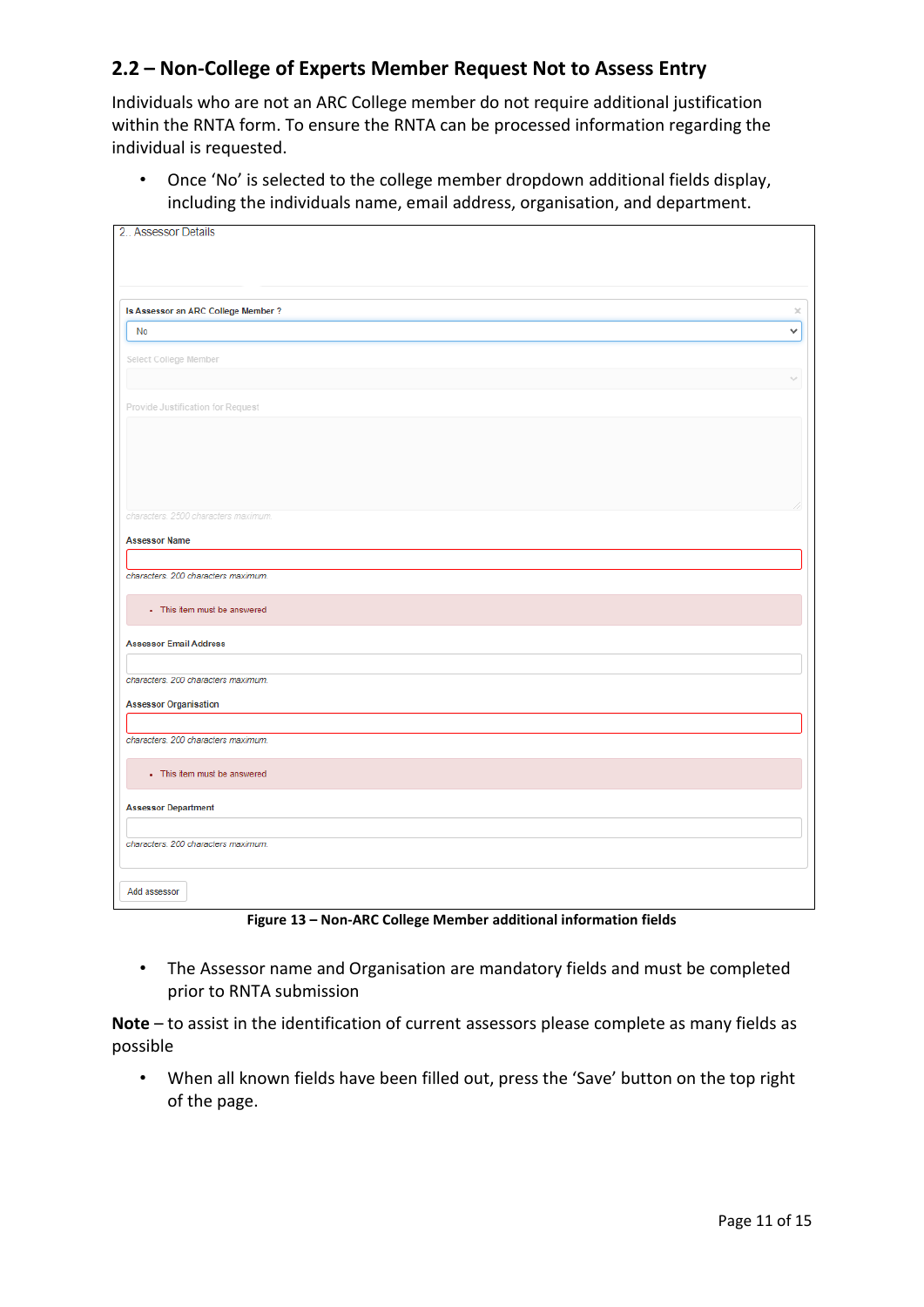

**Figure 14 – 'Save' Button in top right**

| <b>Assessor Name</b>                   |  |
|----------------------------------------|--|
| <b>Test Assessor</b>                   |  |
| 13 characters. 200 characters maximum. |  |
| <b>Assessor Email Address</b>          |  |
| test@uni.org.au                        |  |
| 15 characters, 200 characters maximum. |  |
| <b>Assessor Organisation</b>           |  |
| University                             |  |
| 10 characters, 200 characters maximum. |  |
| <b>Assessor Department</b>             |  |
| Science                                |  |
| 7 characters, 200 characters maximum.  |  |
|                                        |  |
| Add assessor                           |  |

**Figure 15 – Completed Non-College Member RNTA form**

# <span id="page-11-0"></span>**PART 3 – Submitting the Request Not to Assess to the Research Office**

All RNTAs must be reviewed by the application Administering Organisation's Research Office prior to submission.

- Before submitting your RNTA to the Research Office, the Chief Investigator must:
	- review the form to ensure the information to be submitted is accurate
	- ensure the form is complete and valid
- Once the above has been confirmed, click on the 'Submit to Research Office' button from the Request Not to Assess Page.

| <b>Action Centre</b><br><b>Request not to Assess</b> |                               |                           |                                      |                                                |                                |                                                    |  |
|------------------------------------------------------|-------------------------------|---------------------------|--------------------------------------|------------------------------------------------|--------------------------------|----------------------------------------------------|--|
| <b>Draft Applications</b>                            | <b>Request not to Assess</b>  | Applications              | Rejoinders                           | <b>Project Reports</b><br><b>Final Reports</b> |                                |                                                    |  |
| <b>Scheme Round</b>                                  |                               | <b>Search</b>             |                                      |                                                | <b>Status</b>                  |                                                    |  |
| <b>IDXX</b> round 1                                  |                               | $\checkmark$              | Application/Title/Chief Investigator |                                                | $-$ Select $-$<br>$\checkmark$ |                                                    |  |
|                                                      |                               |                           | Showing 1 of 1 applications.         |                                                |                                |                                                    |  |
| <b>Application</b>                                   | <b>Application Title</b>      | <b>Chief Investigator</b> | <b>Scheme Round</b>                  | <b>Admin Organisation</b>                      | <b>Status</b>                  | <b>Action</b>                                      |  |
| <b>IDXXXXXXXXX</b>                                   | <b>Test Application Title</b> | Mr Test User              | <b>IDXX</b> round 1                  | <b>Test Admin Organisation</b>                 | <b>Ready to Submit</b>         | Edit<br>Submit to Research Office<br><b>Delete</b> |  |
|                                                      |                               |                           | Showing 1 of 1 applications.         |                                                |                                |                                                    |  |

**Figure 16 – Submitting to the Research Office**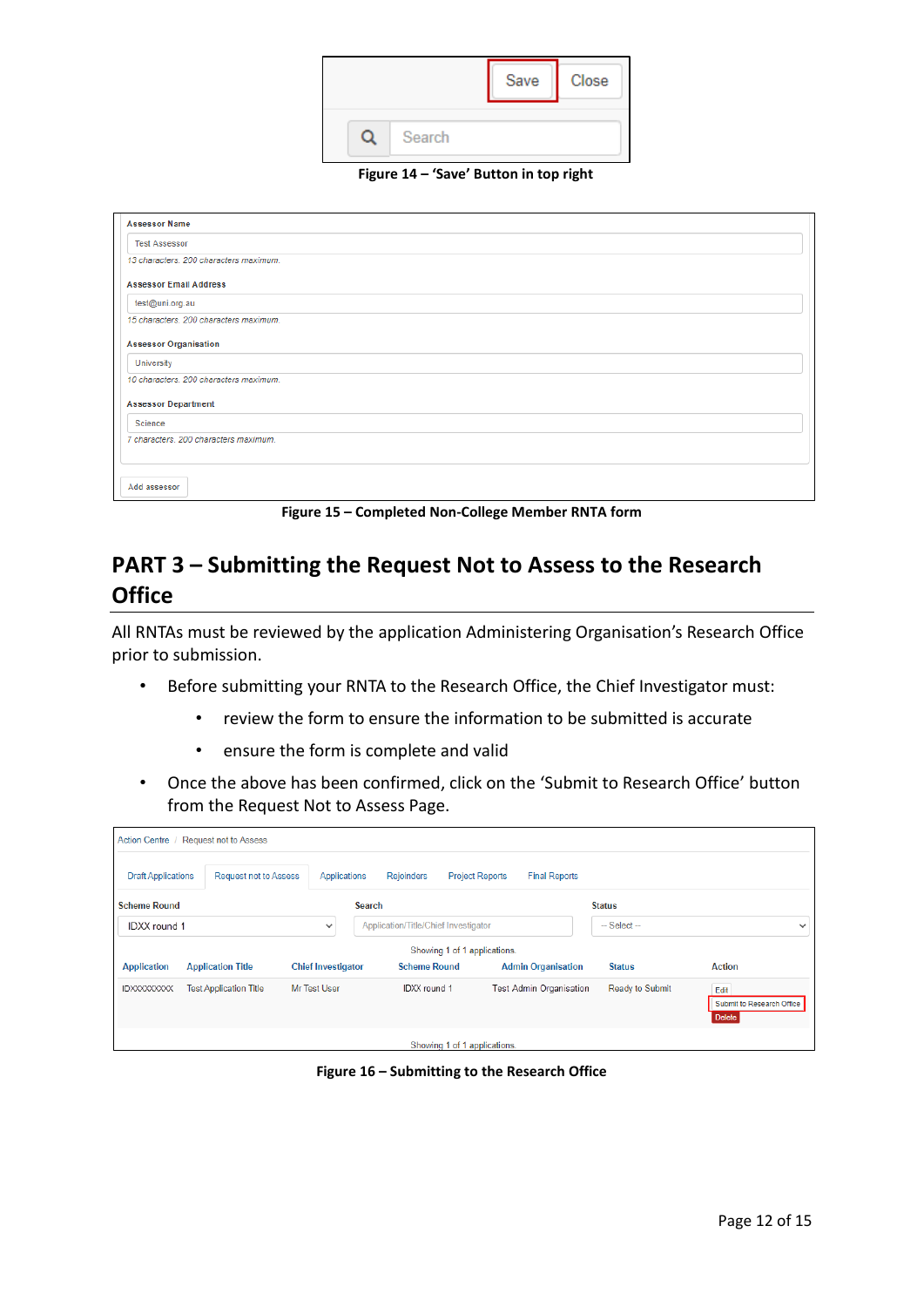• A message will appear requesting confirmation to submit to the Research Office. To finalise submission, select 'Yes'. To exit submission and continue editing the RNTA select 'No'

| <b>Submit to Research Office</b>                                         | ×         |
|--------------------------------------------------------------------------|-----------|
| Do you wish to submit this Request not to Assess to the Research Office? |           |
|                                                                          | No<br>es. |

**Figure 17 – Message confirming RNTA submission to Research Office**

# <span id="page-12-0"></span>**PART 4 – Research Office Request Not to Assess Submission**

RNTAs are submitted by participants to the Research Office for review prior to final submission.

• To view RNTAs, select the 'Research Office Request not to Assess' link from the Action Centre.



**Figure 18 – RO Navigating to Request Not to Assess forms**

• Select the relevant details from the dropdown filters to display RNTA

|                           | Research Office Request not to Assess                 |                                                       |                                                                       |          |                      | Add to Dashboard                                |
|---------------------------|-------------------------------------------------------|-------------------------------------------------------|-----------------------------------------------------------------------|----------|----------------------|-------------------------------------------------|
|                           |                                                       |                                                       |                                                                       | $\alpha$ | Search               |                                                 |
|                           |                                                       |                                                       |                                                                       |          |                      | Mr Test User                                    |
|                           | Action Centre / Research Office Request not to Assess |                                                       |                                                                       |          |                      |                                                 |
| <b>Draft Applications</b> | <b>Request not to Assess</b>                          | Applications<br><b>Rejoinders</b>                     | Variations<br>Projects<br><b>Monitoring Reports</b>                   |          | <b>Final Reports</b> |                                                 |
|                           |                                                       |                                                       |                                                                       |          |                      |                                                 |
| Program<br>$-$ Select $-$ | <b>Scheme</b><br>$-$ Select $-$<br>$\checkmark$       | <b>Scheme Round</b><br>$-$ Select $-$<br>$\checkmark$ | <b>Search</b><br>Application/Title/Chief Investigator<br>$\checkmark$ |          |                      | <b>Status</b><br>$-$ Select $-$<br>$\checkmark$ |
|                           |                                                       |                                                       |                                                                       |          |                      |                                                 |
|                           |                                                       |                                                       |                                                                       |          |                      |                                                 |

**Figure 19 – Choosing the relevant scheme round**

• To review or edit an RNTA select the 'Edit' button to the right of the relevant application. This will display the form as completed by the participant. Additional details can be completed as outlined in **Part 2 of this document**.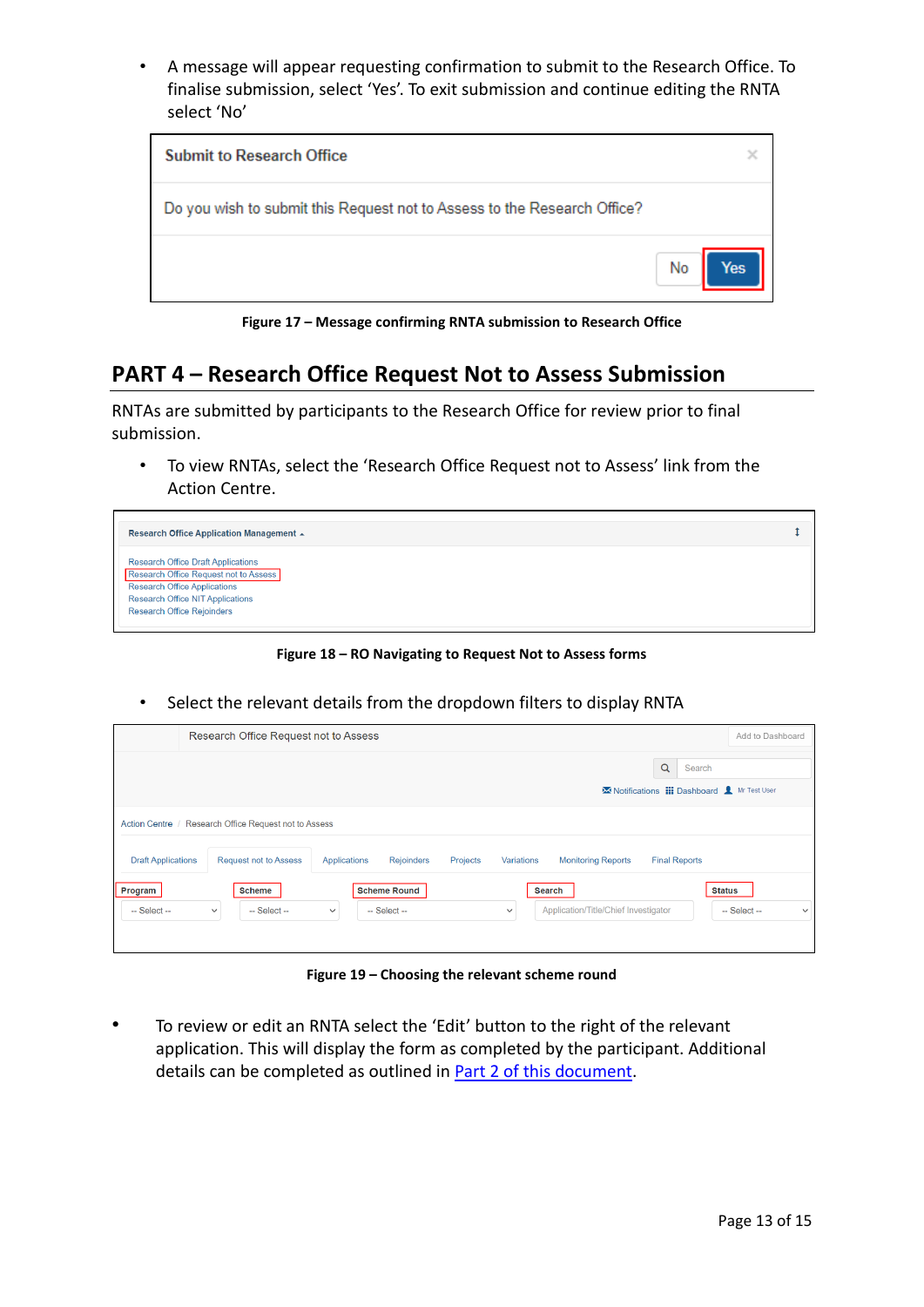| Action Centre /                   | Research Office Request not to Assess |              |                               |                     |               |                                                   |                                                             |
|-----------------------------------|---------------------------------------|--------------|-------------------------------|---------------------|---------------|---------------------------------------------------|-------------------------------------------------------------|
| <b>Draft Applications</b>         | <b>Request not to Assess</b>          | Applications | Projects<br><b>Rejoinders</b> | Variations          |               | <b>Final Reports</b><br><b>Monitoring Reports</b> |                                                             |
| Program                           | <b>Scheme</b>                         |              | <b>Scheme Round</b>           |                     | <b>Search</b> |                                                   | <b>Status</b>                                               |
| Program                           | Scheme<br>$\checkmark$                | $\checkmark$ | <b>IDXX</b> round 1           | $\check{~}$         |               | Application/Title/Chief Investigator              | Submitted to Rese $\sim$                                    |
| Select All<br><b>Deselect All</b> | Submit to ARC                         |              | Showing 1 of 1 applications.  |                     |               |                                                   |                                                             |
| <b>Application</b>                | <b>Application Title</b>              |              | <b>Chief Investigator</b>     | <b>Scheme Round</b> |               | <b>Status</b>                                     | <b>Action</b>                                               |
| <b>IDXXXXXXXXX</b>                | <b>Test</b>                           |              | Mr Test User                  | <b>IDXX</b> round 1 |               | Submitted to Research<br>Office                   | Submit to ARC<br>Edit  <br><b>Return to Draft</b><br>Delete |
|                                   |                                       |              | Showing 1 of 1 applications.  |                     |               |                                                   |                                                             |

**Figure 20 – 'Edit' button within RO RNTA screen**

If amendments are required to the RNTA, the RNTA can be returned to the participant by selecting 'Return to Draft' to the right of the relevant application. This will return the RNTA to the participant who can then make amendments and re-submit to the Research Office.

| <b>Draft Applications</b>  | Action Centre / Research Office Request not to Assess<br><b>Request not to Assess</b> | <b>Applications</b> | <b>Rejoinders</b><br>Projects | Variations          |                     | <b>Final Reports</b><br><b>Monitoring Reports</b> |                                                   |
|----------------------------|---------------------------------------------------------------------------------------|---------------------|-------------------------------|---------------------|---------------------|---------------------------------------------------|---------------------------------------------------|
| Program                    | <b>Scheme</b>                                                                         |                     | <b>Scheme Round</b>           |                     | <b>Search</b>       |                                                   | <b>Status</b>                                     |
| Program                    | Scheme<br>$\checkmark$                                                                | $\checkmark$        | <b>IDXX</b> round 1           | $\checkmark$        |                     | Application/Title/Chief Investigator              | Submitted to Rese<br>$\checkmark$                 |
| Select All<br>Deselect All | Submit to ARC                                                                         |                     | Showing 1 of 1 applications.  |                     |                     |                                                   |                                                   |
| <b>Application</b>         | <b>Application Title</b>                                                              |                     | <b>Chief Investigator</b>     |                     | <b>Scheme Round</b> | <b>Status</b>                                     | <b>Action</b>                                     |
| <b>IDXXXXXXXXX</b>         | <b>Test</b>                                                                           |                     | Mr Test User                  | <b>IDXX</b> round 1 |                     | Submitted to Research<br>Office                   | Edit   Submit to ARC<br>Return to Draft<br>Delete |
|                            |                                                                                       |                     | Showing 1 of 1 applications.  |                     |                     |                                                   |                                                   |

**Figure 21 – 'Return to Draft' Button within RO RNTA screen**

• Once the RNTA details have been confirmed the RNTA can be submitted using the 'Submit to ARC' button to the right of the relevant application.

**Note** – Further editing or de-submission to the applicant is not possible once the RNTA is submitted. If you require the RNTA to be returned, please contact the relevant contact details outlined in the Instructions to Applicants for the scheme.

|                            | Action Centre / Research Office Request not to Assess |              |                               |                     |               |                                                   |                                                          |
|----------------------------|-------------------------------------------------------|--------------|-------------------------------|---------------------|---------------|---------------------------------------------------|----------------------------------------------------------|
| <b>Draft Applications</b>  | <b>Request not to Assess</b>                          | Applications | Projects<br><b>Rejoinders</b> | Variations          |               | <b>Final Reports</b><br><b>Monitoring Reports</b> |                                                          |
| Program                    | <b>Scheme</b>                                         |              | <b>Scheme Round</b>           |                     | <b>Search</b> |                                                   | <b>Status</b>                                            |
| Program                    | Scheme<br>$\checkmark$                                | $\checkmark$ | <b>IDXX</b> round 1           | $\checkmark$        |               | Application/Title/Chief Investigator              | Submitted to Rese $\sim$                                 |
| Select All<br>Deselect All | Submit to ARC                                         |              | Showing 1 of 1 applications.  |                     |               |                                                   |                                                          |
| <b>Application</b>         | <b>Application Title</b>                              |              | <b>Chief Investigator</b>     | <b>Scheme Round</b> |               | <b>Status</b>                                     | <b>Action</b>                                            |
| <b>IDXXXXXXXXX</b>         | <b>Test</b>                                           |              | Mr Test User                  | <b>IDXX</b> round 1 |               | Submitted to Research<br>Office                   | Edit   Submit to ARC<br>Return to Draft<br><b>Delete</b> |
|                            |                                                       |              | Showing 1 of 1 applications.  |                     |               |                                                   |                                                          |

**Figure 22 – 'Submit' Button within RO RNTA screen**